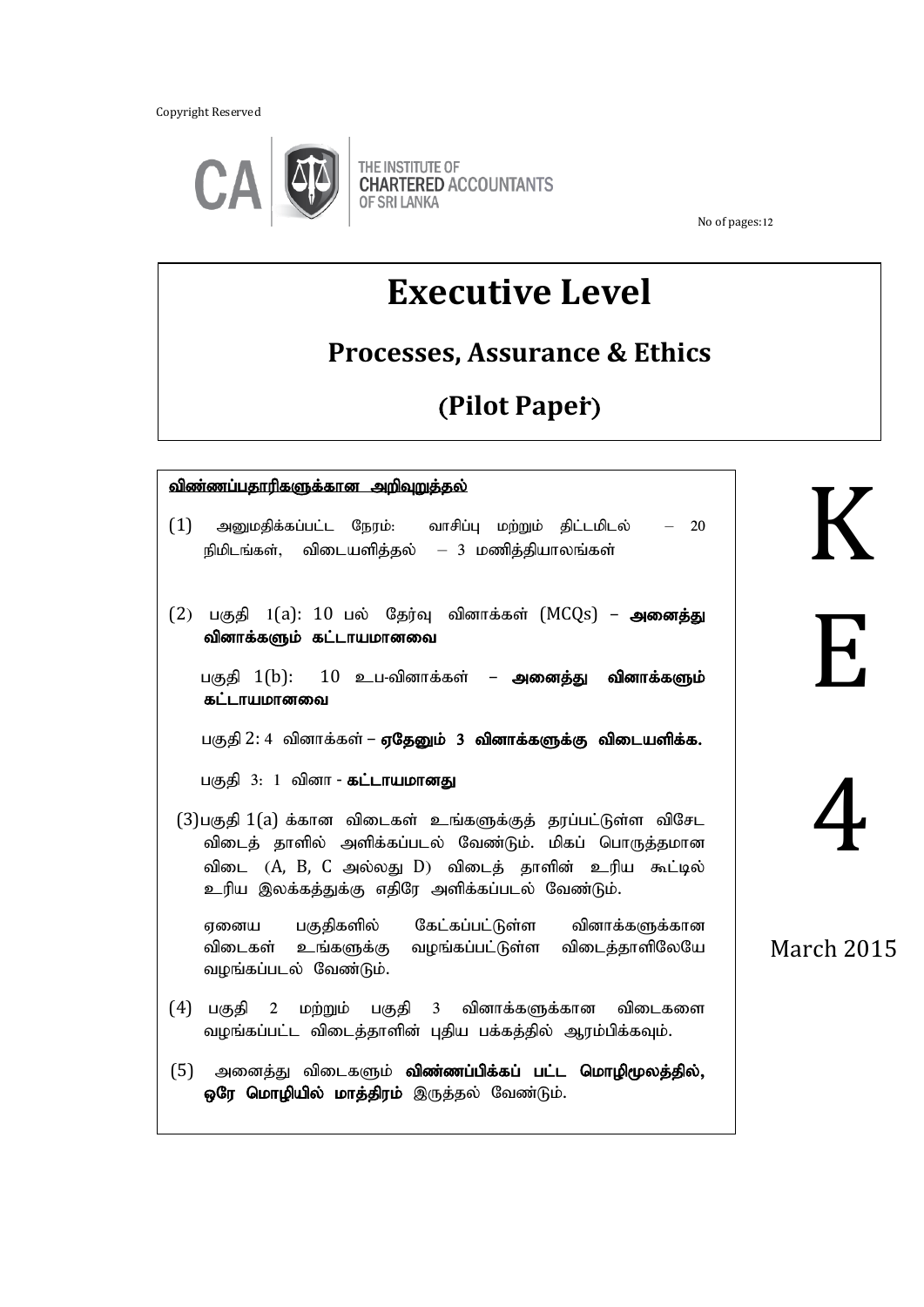அனைத்து வினாக்களும் கட்டாயமானவை பகுதி 1 க்கான மொத்தப் பள்ளிகள் - 50 பள்ளிகள். இவ் வினாவுக்குப் பரிந்துரைக்கப்படும் நேர அளவு 90 நிமிடங்கள்

#### வினா $01$

۹

1(a): மிகப் பொருத்தமான விடையை தெரிவு செய்க

 $($ மொக்கம் 20 புள்ளிகள் $)$ 

 $1.1.$  ஒரு கொடுப்பனவுச் சிட்டை உருவாக்கப் படுவது

- A பொருட்களை களஞ்சியத்தில் பொறுப்பேற்கும் போது
- $\;{\bf B}\;$  காசாளர் வாடிக்கையாளரிடமிருந்து காசு அல்லது காசோலையை பெறும் போது
- $C$  பொருட்களின் பெறுகைக்காக கொள்வனவுக் கட்டளையை வழங்கும் போது
- D கொடுக்க வேண்டியவைகளை காசாக அல்லது காசோலையாக கொடுத்து தீர்க்கும் போது

#### (2 புள்ளிகள்)

- 1.2. ஒரு உள்ளகக் கட்டுப்பாட்டு முறை பயனுறுதியாகச் செயற்படும் போது:
	- A முகாமைத்துவத்தினால் அறிமுகப் படுத்தப்பட்ட அனைத்துக் கொள்கைகள் மற்றும் விதிமுறைகள் ஊழியர்களால் பின்பற்றப்படும்.
	- B வசதியான போது ஊழியர்கள் முகாமைத்துவதினால் அறிமுகப்படுத்தப் பட்ட கொள்கை விதி முறைகளைப் பின்பற்றுவர்
	- $C$  உள்ளகக் கணக்காய்வாளர்கள் உள்ள போது கொள்கைகளும் விதிமுறைகளும் பின்பற்றப்படும்
	- $D$  யாராயினும் ஒரு உறுப்பினரோ ஊழியரோ மோசடிகள் கவறுகள் செய்வதற்கான சந்தர்ப்பங்கள் காணப்படாது.

#### (2 புள்ளிகள்)

 $1.3$ . "பொருண்மைத் தன்மை வாய்ந்த உறுதிச் சொல் ஒன்றின் வழுக் கூற்றினைத் தடுக்க, கண்டுபிடிக்க அல்லது திருத்தக் கூடிய வகையில் வடிவமைக்கப் பட்டுள்ளதாகக் கணக்காய்வாளர் தீர்மானிக்கும் கட்டுப்பாடுகள் மீது மாத்திரமே கட்டுப்பாட்டின் சோதனைகள் மேற்கொள்ளப் படுகின்றன."

பின்வருவனவற்றில் எது கட்டுப்பாட்டின் சோதனை அல்லாதது?

- A பொருத்தமான சேவை வழங்குனர் அமைப்பு நபர்களிடம் விசாரணை செய்தல்
- $B$  கொள்கைகள் மற்றும் விதிமுறைகளின் பெறுபேறுகளைக் காட்டக் கூடிய ஆவணங்கள் மற்றும் அறிக்கைகளை பரிசோதனை செய்தல்
- C ஆய்வுச் செயன்முறைகளை மேற்கொள்ளல்
- $D$  தொள்கைகள் மற்றும் விகிமுறைகளின் பிரயோகக்கை அவகானிக்கல்

#### **(2 புள்ளிகள்)**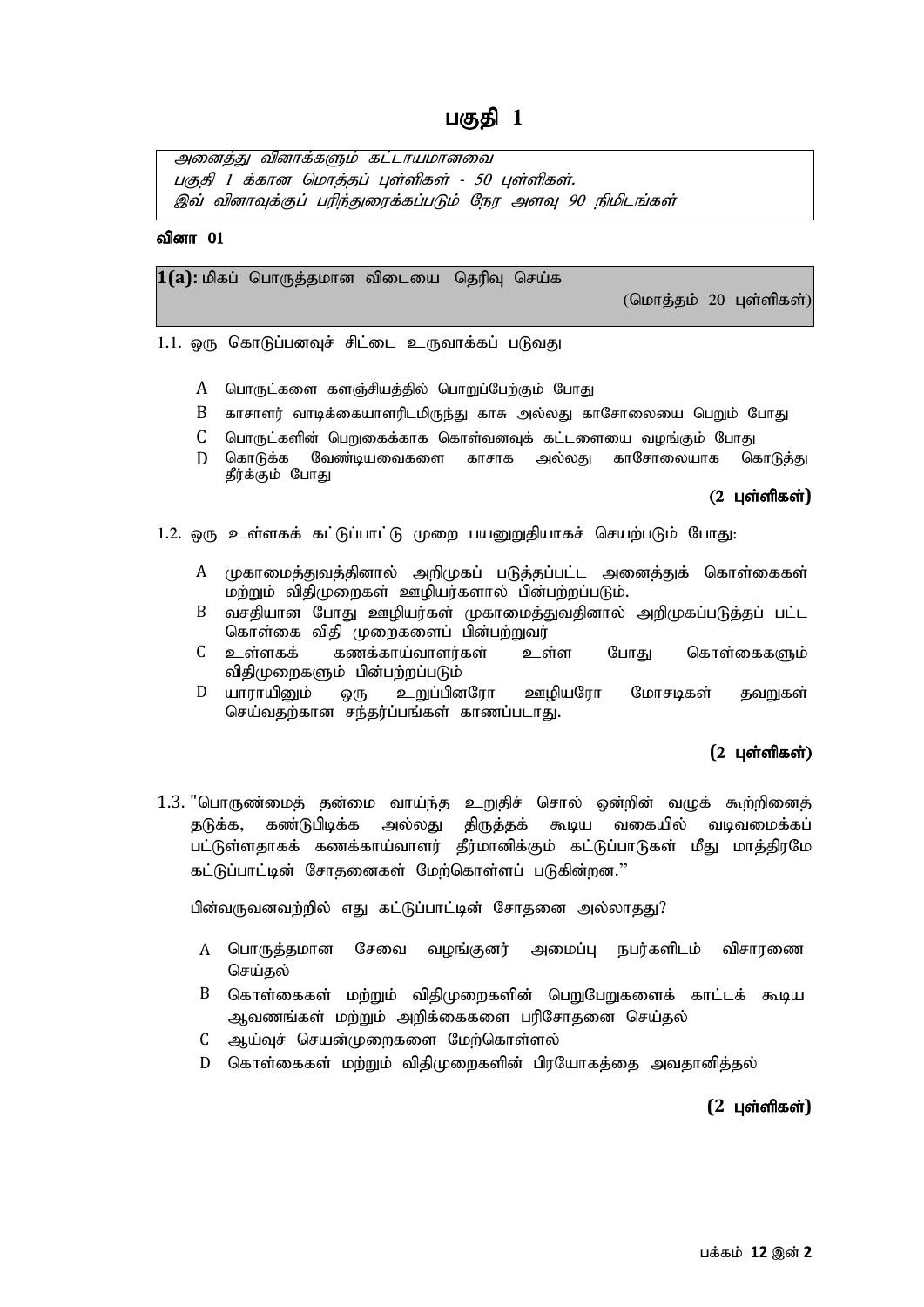- 1.4. சமன் அவாகு கம்பனியின் பணிப்பாளர்களுக்காக சிறந்த ஆளுகை கொடர்பில் பிரசங்கம் ஒன்றைத் தயார் செய்யுமாறு கேட்கப் பட்டுள்ளார். பின்வரும் பதங்களில் எதனை அவர் உள்ளடக்கல் ஆகாது?
	- A இடர் முகாமைத்துவம்
	- $B$  உள்ளகக் கட்டுப்பாடுகள்
	- C பங்குகாார் செல்வக்கை உச்சப்படுக்கல்
	- D அக்கறை கொண்ட தரப்பினருக்குப் பொறுப்புக் கூறல்

(2 பள்ளிகள்)

- $1.5$ . பின்வருவனவற்றில் எது மனிகர்களால் எற்படக் கூடிய கிருட்டு நடவடிக்கைகளுக்கான இடருக்கான குறிகாட்டி ஆகும்?
	- A கடமைகளின் பிரிப்ப
	- $B$  உயர்ந்த ஊழியர் நியாயத்துவம்
	- C ஊழியர்கள் தமது விடுமுறை வழங்கலை முழுமையாகப் பயன்படுத்தாமை
	- D ஆலோசனை சார் முகாமைத்துவ முறைமை

#### $(2 \text{ L} \text{or} \text{m} \text{m} \text{cm})$

- 1.6. பொருட்களின் இறக்குமதியின் போது கொடுப்பனவில் இடர் கூடிய ஊடகம் பின்வருவனவற்றில் எகு $\mathbf{r}$ ?
	- $A$  திறந்த கணக்கு
	- B நாணயக் கடிதம்
	- C தந்தி மாற்றல்
	- D மாற்றுண்டியல்

#### $(2 \text{ L} \text{or} \text{m} \text{m} \text{cm})$

1.7. கணக்காய்வாளர் ஒருவர் தனது சேவை பெறுநர் ஒருவர் வங்கி ஒன்றுக்கு விண்ணப்பித்த கடன் வசதி ஒன்று தொடர்பில் அந்தச் சேவை வழங்குனரது நிதி சார் தகவல்களைக் கோரும் கடிதம் ஒன்றினைப் பெற்றுக் கொண்டுள்ளார். வங்கியானது கூடிய விரைவில் அக்ககவல்களை கொலைநககல் அல்லது மின்னஞ்சல் மூலமாக அனுப்பி வைக்குமாறு கோருகிறது.

நெறிமுறைக் கோவையில் அடையாளம் காணப்பட்டுள்ள நெறிமுறைக் கோட்பாடுகளில் எது இங்கு வங்கியின் வேண்டுகோள் தொடர்பிலான கணக்காய்வாளர்களின் தீர்மானத்தினால் கேள்விக்குள்ளாகலாம்?

- i. புறநிலைத் தன்மை
- ii. நம்பகத்தன்மை
- iii.தொமில்சார் கிறமை
- iv. நாணயத் தன்மை

#### $(2 \text{ L} \text{sim} \text{m} \text{s} \text{sim})$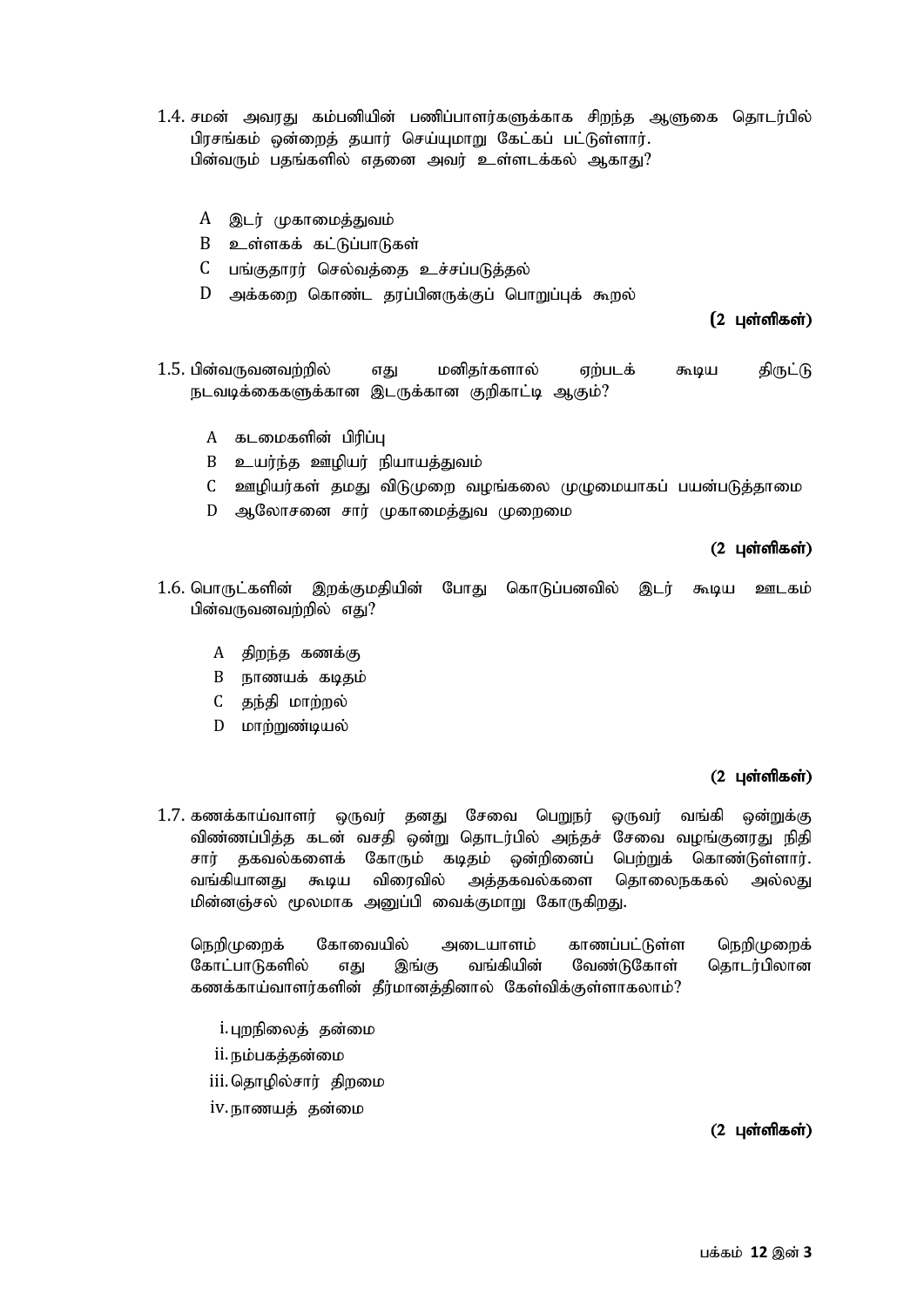- $1.8$ . வணிக அமைப்ப ஒன்றின் உள்ளகக் கட்டுப்பாடுகளின் அடிப்படைக் குறைபாடாகக் கொள்ளக்கூடிய மிகப்பொருத்தமான காரணி எது?
	- A தகவல் செயற்படுத்தல் முறையின் சிக்கலான தன்மை
	- $B$  பணிப்பாளர் சபையின் வினைத்திறனின்மை
	- $C$  தீர்மானம் எடுத்தல் செயன்முறையில் மனிதர்களின் அனுமானத் தீர்ப்புக்கள்
	- D கட்டுப்பாட்டு சூழலை மேம்படுத்துவதற்கான முகாமைத்துவத்தின் ஊக்குவிப்பு இன்மை

#### $(2 \text{ L} \text{or} \text{m} \text{m} \text{cm})$

1.9. கொள்வனவு உதவியாளர் ஒருவரால் போலியான கொள்வனவுகள் பதிவு செய்யப் பட்டுள்ளமையைக் கணக்காளர் கண்டு அறிந்துள்ளார்.

இது பின்வருவனவற்றில் எக் கட்டுப்பாடு இன்மையைக் காட்டுகிறது?

- A கொள்வனவுப் பட்டியல்கள் கொள்வனவுக் கட்டளைகள் மற்றும் பொருள் பெறுகைச் சிட்டைகளுடன் சுயாதீனமாக ஒப்பிடப்படல்
- B பொருள் பெறுகைச் சிட்டை கொள்வனவை அங்கீகாரம் அளித்த நபரது கையொப்பம் கோரப்படுதல்.
- C பொருள் பெறுகைச் சிட்டைகள் இலக்கத் தொடர்ச்சியில் முன்கூட்டியே இலக்கமிடப் பட்டிருத்தல்
- $D$  கொள்வனவப் பட்டியல்கள் இலக்கக் கொடர்ச்சியில் முன்கூட்டியே இலக்கமிடப் பட்டிருத்தல்

#### **(2 பள்ளிகள்)**

- $1.10$ . பின்வருவனவற்றில் இலங்கைப் பட்டயக் கணக்கறிஞர் நிறுவகத்தின் நெறிமுறைக் கோட்பாட்டுக் கோவையின் அடிப்படைக் கோட்பாடல்லாதது எது?
	- A தொழில்சார் நடத்தை
	- B தொழில்சார் திறமை மற்றும் சீரிய அக்கறை
	- C நாணயத்தன்மை
	- D கூட்டு சமூகப் பொறுப்பு

#### $(2 \text{ L} \text{or} \text{in} \text{m} \text{as} \text{in})$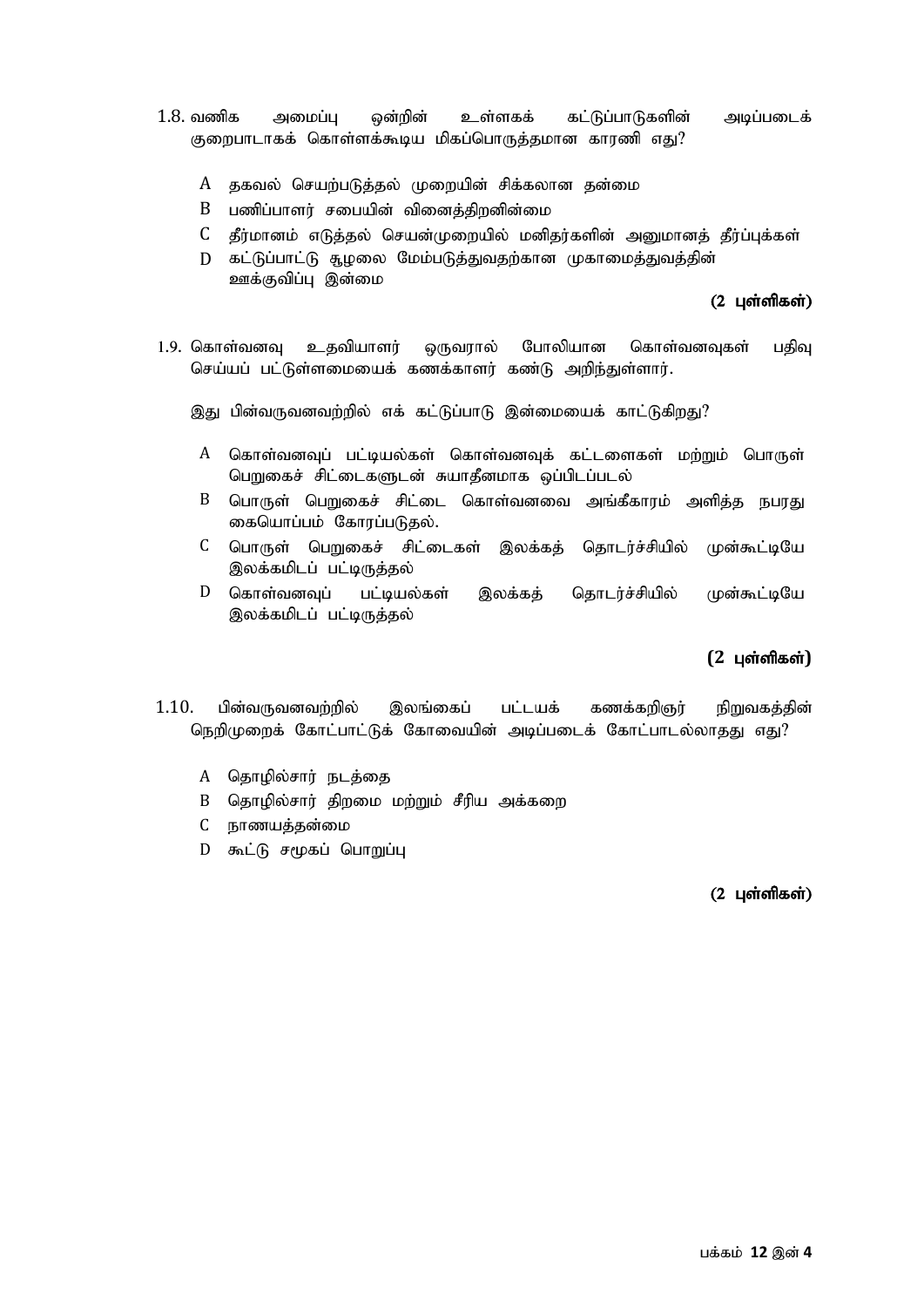$\ket{1(\text{b})}$ : செய்கை வினைகளுக்கு முக்கியத்துவம் அளித்து அனைத்து வினாக்களுக்கும் குறுகிய விடை அளிக்கவும்.

 $(GID$ மாத்தம் 30 புள்ளிகள்)

1.11. முகாமைத்துவம் TARA இடர் முகாமைத்துவக் கட்டமைப்பைப் பின்பற்றுகிறது.

வேண்டப்படுவகு: முகாமைத்துவத்தினால் அடையாளம் காணப்பட்ட பின்வரும் இடர்களுக்கான பொருத்தமான இடர் முகாமைத்துவ நுட்பங்களை குறிப்பிடுக.

i. சம்பளப் பதிவேட்டு முறையில் பேய் ஊழியர்களை உள்ளடக்குதல் ii. நிலச்சரிவின் காரணமாக தொழிற்சாலை அழிவடைதல். iii. ஊழியர்களால் பணம் களவாடப்படல்.

(3 புள்ளிகள்)

1.12. இருப்பின் மீதான நேரடிச் சோதனை ஒன்றினைத் தொடர்ந்து அமைப்பின் முகாமைத்துவமானது பந்தாய அட்டையுடன் ஒப்பிடும் போது சில இருப்புகளின் குறைவினை அவதானித்துள்ளது.

| வேண்டப்படுவது: |           |                                    |               |            |           |
|----------------|-----------|------------------------------------|---------------|------------|-----------|
|                | இருப்புக் | குறைவுகள்<br>மூன்றினை பட்டியிலிடுக | ஏற்படுவதற்கான | சாத்தியமான | காரணங்கள் |
|                |           |                                    |               |            | பள்ளிகள்) |

 $1.13.$  வங்கிக் கணக்கிணக்கத்தினைத் தயாரித்தல் ஒரு முக்கியமான எண்கணித மற்றும் கணக்கீட்டுக் கட்டுப்பாடு ஆகும்.

வேண்டப்படுவது: காசேட்டிலோ அல்லது வங்கிக்கூற்றிலோ காணப்படாத ஆனால் வங்கிக் கணக்கிணக்கக் கூற்றில் காணப்படக்கூடிய மூன்று விடயங்களைப் பட்டியலிடுக.  $(3 \;$ புள்ளிகள் $)$ 

1.14. பிரயோகக் கட்டுப்பாடுகள் என்பது தரவு மாற்றம் செய்தல், வணிகச் செயற்பாடுகளை வேறுபடுத்தல், மொத்த மீதிகளை செயன்முறைப் படுத்தலை <L nra;jy;> CLnray; gpd ;dha;T kw ;Wk; tO mwpf ;ifaply; Kjyhd (3 Gs;spfs ;) செயற்பாடுகள் உள்ளடங்கலாக தனியான வணிகச் செயன்முறைகளின் அல்லது பிரயோக முறைமைகளின் பரப்புக்கு உட்பட்டதான கட்டுப்பாடுகள் ஆகும்.

| வேண்டப்படுவது:                                         |  |  |  |                                                                                                                                                                                                                                                                                                                                                                                                                                                                                        |
|--------------------------------------------------------|--|--|--|----------------------------------------------------------------------------------------------------------------------------------------------------------------------------------------------------------------------------------------------------------------------------------------------------------------------------------------------------------------------------------------------------------------------------------------------------------------------------------------|
| பிரயோகக் கட்டுப்பாடுகள் மூன்றினைப் <b>பட்டியலிடுக.</b> |  |  |  |                                                                                                                                                                                                                                                                                                                                                                                                                                                                                        |
|                                                        |  |  |  | $(3 \text{ L} \cdot \text{L} \cdot \text{L} \cdot \text{L} \cdot \text{L} \cdot \text{L} \cdot \text{L} \cdot \text{L} \cdot \text{L} \cdot \text{L} \cdot \text{L} \cdot \text{L} \cdot \text{L} \cdot \text{L} \cdot \text{L} \cdot \text{L} \cdot \text{L} \cdot \text{L} \cdot \text{L} \cdot \text{L} \cdot \text{L} \cdot \text{L} \cdot \text{L} \cdot \text{L} \cdot \text{L} \cdot \text{L} \cdot \text{L} \cdot \text{L} \cdot \text{L} \cdot \text{L} \cdot \text{L} \cdot$ |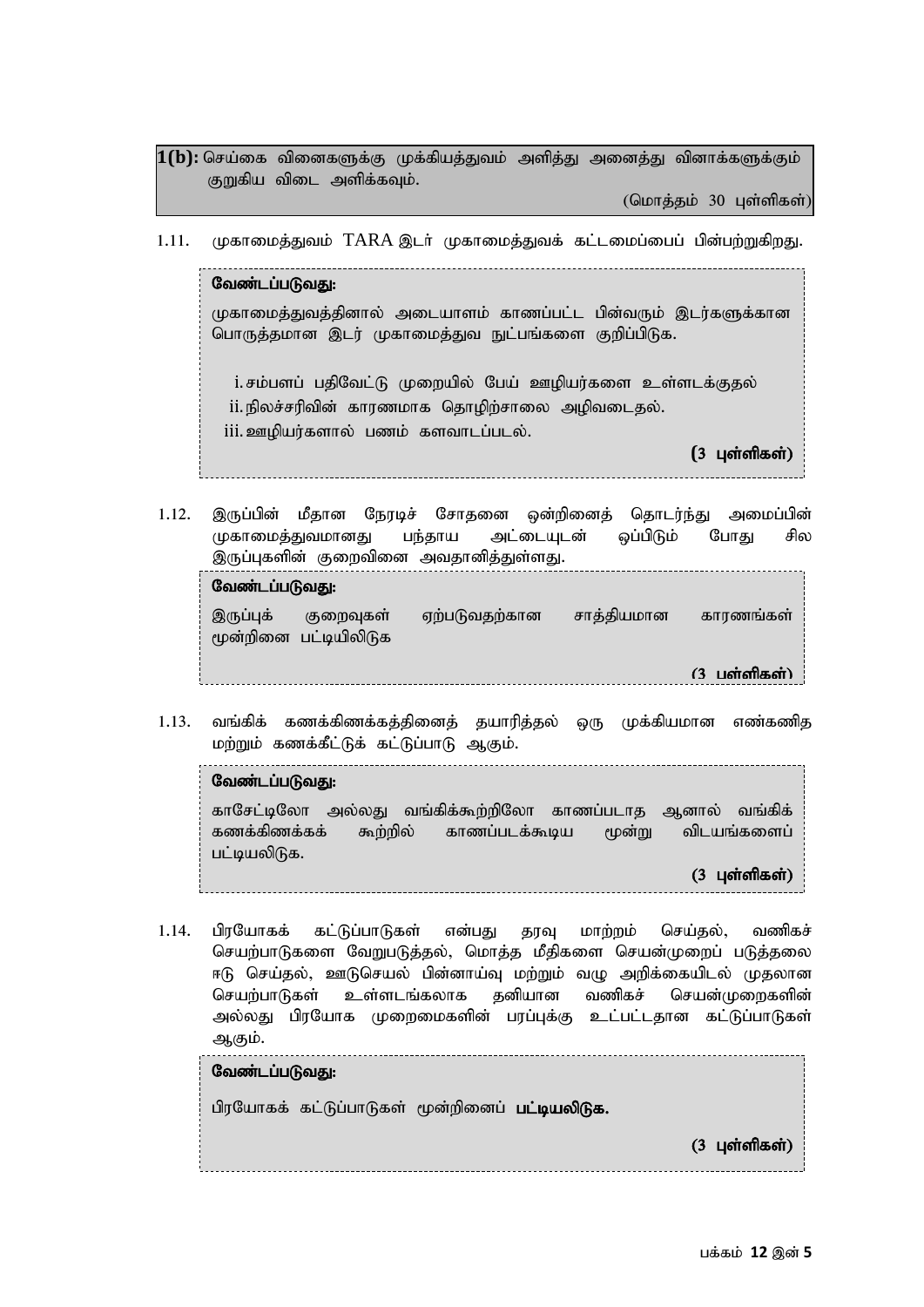$1.15.$  வணிக அமைப்புகளின் பிரதான செலவினக் கூறாக சம்பளங்கள் மற்றும் கூலிகள் காணப்படுகின்றன. அகன் விளைவாக, சம்பளப் பகிவேட்டு முகாமைத்துவ முறைமையில் முக்கிய வணிக இடர்கள் இணைந்து காணப் படலாம்.

| வேண்டப்படுவது: |                       |  |                                                          |  |                  |  |
|----------------|-----------------------|--|----------------------------------------------------------|--|------------------|--|
|                |                       |  | சம்பளப் பதிவேட்டு முறைமையில் காணப்படக்கூடிய வணிக இடர்கள் |  |                  |  |
|                | மூன்றைப் பட்டியலிடுக. |  |                                                          |  |                  |  |
|                |                       |  |                                                          |  | $(3)$ புள்ளிகள்) |  |

1.16. வணிகங்களால் உரிமை கொள்ளப்பட்டிருக்கும் நிலையான சொத்துக்களைப் பாதுகாப்பதில் நிலையான சொத்து முகாமைத்துவம் மிக முக்கியமாகவுள்ளது

#### வேண்டப்படுவது:

நிலையான சொத்து முகாமைத்துவம் தொடர்பில் காணப்படக் கூடிய பின்வரும் ஒவ்வொரு கட்டுப்பாட்டு பலவீனங்கள் தொடர்பிலுமான ஒவ்வொரு விளைவுகளைக் குறிப்பிடுக.:

- i. நிலையான சொக்குப் பகிவேட்டில் சில சொக்குக்களுக்குப் பிரத்தியேக சொத்துக் குறியீடு வழங்கப்பட்டிருக்கவில்லை.
- ii. நிலையான சொத்துப் பதிவேடு பொதுப்பேரேட்டுடன் இணக்கம் செய்யப் படுவதில்லை.
- iii. தளபாடம் மற்றும் அலுவலக உபகரணங்கள் மூன்று மாதத்திற்கும் .<br>மேலாக மூலதனக் குறைவேலை இருப்பில் உள்ளடக்கப் பட்டுள்ளன.  $(3 \text{ L} \text{or} \text{in} \text{m} \text{as} \text{in})$
- $1.17.$  அறிவிக்கப்பட்ட வணிகத் தீர்மானங்களை மேற்கொள்வதற்காகவும் வெளிவாரி அறிக்கையிடலுக்கும் முகாமையாளர்களுக்கு உள்ளக மற்றும் வெளியகத் தகவல்கள் தேவைப்படுகின்றன. உள்ளகக் கட்டுப்பாடுகள் தொடர்பில் இவ் விடயத்தில் தகவல் முறைமையின் தரம் என்பது பிரதான காரணி ஆகும்.

#### வேண்டப்படுவது:

இந்நோக்கங்களை அடைவதற்காக கம்பனிகளில் பயன்பாட்டில் உள்ள மூன்று வகையான தகவல் முறைமைகளைப் பட்டியலிடுக.

 $(3 \text{ L} \text{sim} \text{m} \text{cm})$ 

 $1.18$ . கம்பனி ஒன்றின் ஆளுகைக் கட்டமைப்பிளை. கம்பனியின் பிாக்கியேகமான விடயங்களைக் கண்காணிப்பதற்காகப் பல்வேறு குழுக்கள் காணப்படலாம்.

| வேண்டப்படுவது: |                                     |                      |          |                                              |  |  |
|----------------|-------------------------------------|----------------------|----------|----------------------------------------------|--|--|
| பணிப்பாளர்     | சபையினால்<br>குழுக்களை பட்டியலிடுக. | ஸ்தாபிக்கப்படக்கூடிய | அவ்வாறான | மூன்று                                       |  |  |
|                |                                     |                      |          | $(3 \text{ L} \text{or} \text{m} \text{cm})$ |  |  |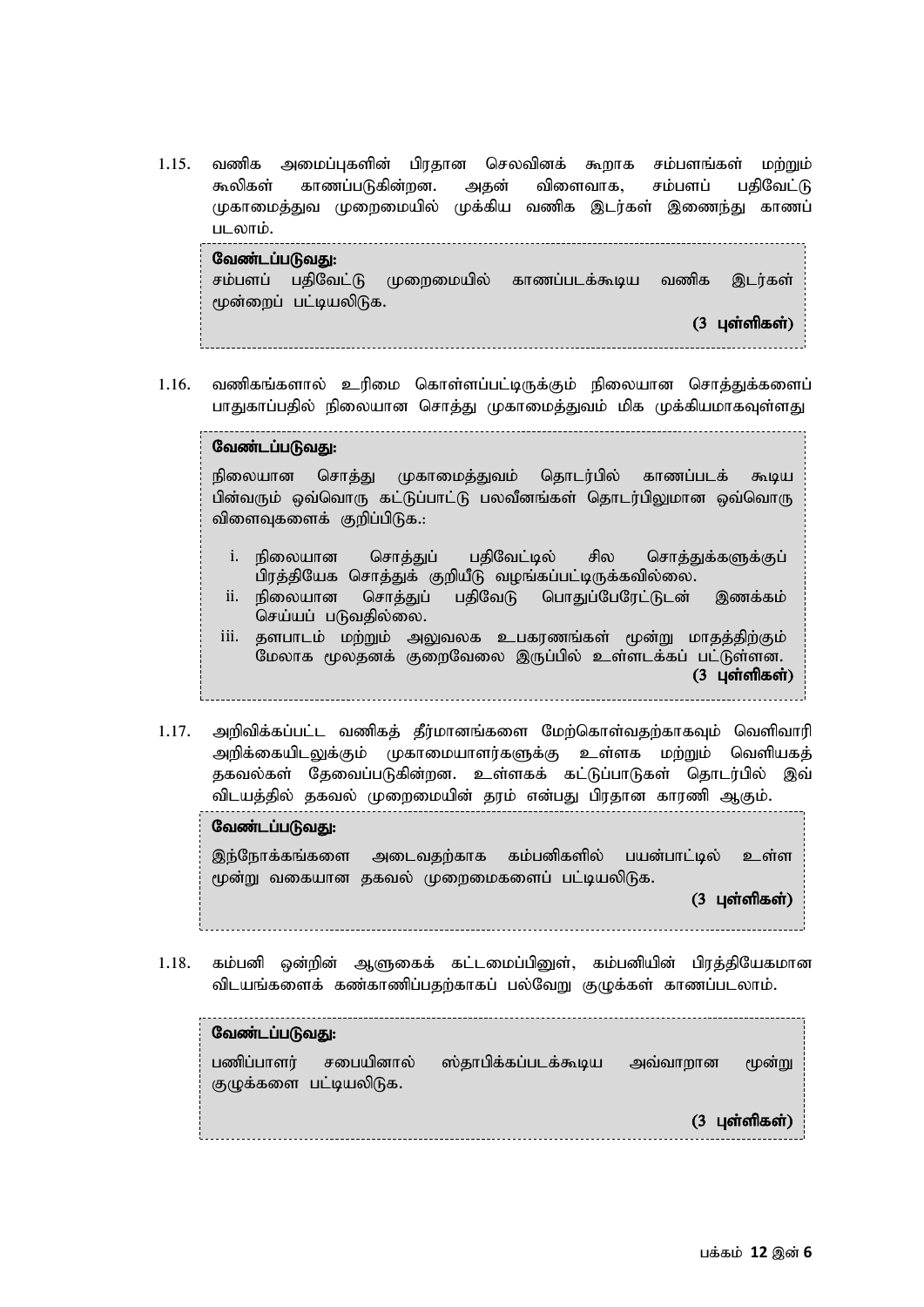1.19. உறுதிப்பாட்டு நியமனங்கள் மூன்று தரப்பு உறவுமுறையைக் கொண்டதாகும்.

வேண்டப்படுவது: உறுதிப்பாட்டு நியமனம் ஒன்றில் காணப்படக் கூடிய மூன்று தரப்பினரையும் இனம் காண்க.  $(3 \text{ L} \text{sim} \text{m} \text{s} \text{sim})$ 

1.20. பொருண்மைத் தன்மை வாய்ந்த வழுக் கூற்றுக்களைக் கண்டுபிடிப்பதற்கான கணக்காய்வாளாரது இயலுமையைப் பாதிக்கக்கூடிய அடிப்படைக் குறைபாடுகள் கணக்காய்வுகளில் காணப்படுவதன் காரணமாகக் கணக்காய்வாளர் ஒருவரால் முழுமையான உறுதிப்பாடு ஒன்றினை வழங்க முடியாது.

| வேண்டப்படுவது: |  |                                                         |  |  |                         |
|----------------|--|---------------------------------------------------------|--|--|-------------------------|
|                |  | அவ்வாறான அடிப்படைக் குறைபாடுகள் மூன்றினைக் குறிப்பிடுக. |  |  |                         |
|                |  |                                                         |  |  | $(3 \text{ L}$ ள்ளிகள்) |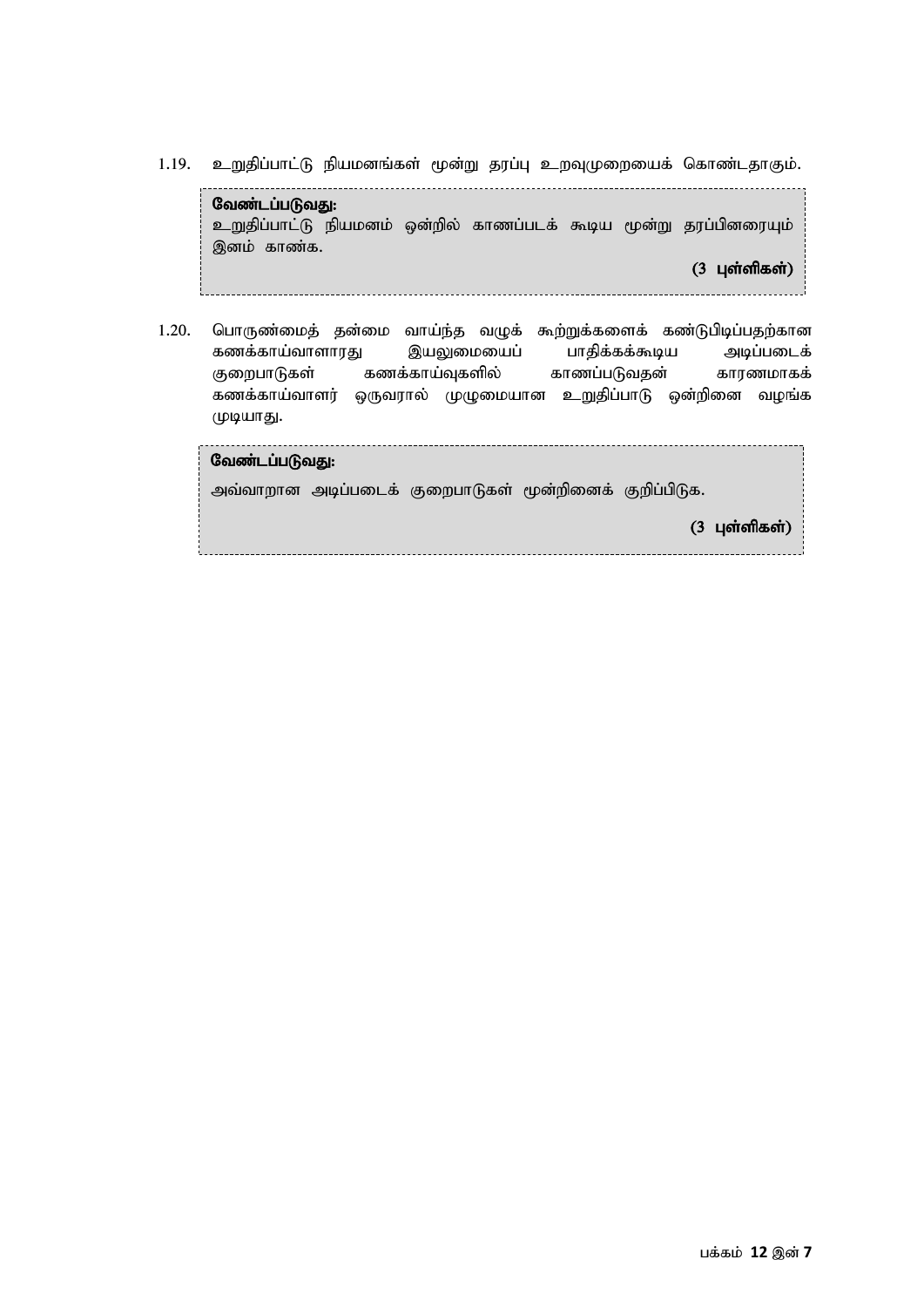### **GFJP 2**

நான்கு வினாக்களில் எவையேனும் மூன்று வினாக்கள் விடையளித்தல் வேண்டும். இப்பகுதிக்கான மொத்தப் புள்ளிகள் 30 ஆகும். இப்பகுதிக்கான பிரேரிக்கப்பட்ட நேரம் 54 நிமிடங்கள் ஆகும்.

#### வினா 02

நீர் புதிதாக ஸ்தாபிக்கப்பட்ட வணிக அமைப்பு ஒன்றின் கணக்காளர் ஆவீர். கம்பனி மிக அண்மையில் பாடசாலையில் இருந்து விடுகை பெற்ற மூன்று பேரை கணக்கீட்டு உதவியாளர்களாக ஆட்சேர்ப்பு செய்துள்ளது.

கம்பனியின் அடிப்படைக் கணக்கீட்டு பகுதிகளை உள்ளடக்கியவாறு அடிப்பதை வேலை அறிமுகம் ஒன்றினை நடாத்துமாறு முகாமைத்துவப் பணிப்பாளர் உம்மிடம் கேட்டுள்ளார். மேலும் கணக்கீட்டு உதவியாளர்களுக்கு வழங்குவதற்கான சுருக்கமான குறிப்புக்களித் தயாரிக்குமாரும் அவர் உம்மிடம் வேண்டுகிறார்.

#### Ntz;lg;gLtJ:

1. பின்வரும் ஒவ்வொரு ஆவணங்களும் உருவாக்கப் படும் ஆரம்ப ஸ்தானங்களை அடையாளம் காண்க.

(உதாாணம்: கொடுப்பனவ பட்டியலானது காசோலை மூலம் கொடுப்பனவு ஒன்றை மேற்கொள்ளும் போது உருவாக்கப்படுகிறது.)

- <u>i. காசு அல்லது காசோலைப் பெறுகைச் சீட்டு</u>
- ii. சில்லறைக் காசேட்டுக் கொடுப்பனவுப் பட்டியல்
- iii. பொதுப் பேரேட்டுப் பட்டியல்
- iv. விற்பனைச் சிட்டை
- $v$ . பொருள் பெறுகைக் குறிப்பு
- vi. கொள்வனவுக் கட்டளை
- vii. விநியோகச் சிட்டை
- viii. பொருள் வேண்டுகைப் பத்திரம்
- ix. வட்டி வருமானம் மீதான நிறுத்தி வைத்தல் வரி கழிப்புச் சான்றிதழ்
- x. செலவுத்தாள்

#### **( <sup>1</sup>/<sup>2</sup>** Gs;spfs; **x 10 = 5** Gs ;spfs ;**)**

2. ஏற்றுமதியாளர் ஒருவரால் பயன்படுத்தப்படும் பின்வரும் ஆவணங்கள், பதங்களின்!  $(\psi$ க்கிய பயன்பாடு பற்றி விளக்குக. :

- i. வார்னாமம்
- $i$ ii. சுங்க வெளிப்படுத்தல் (CUSDEC)
- $iii.$  சர்வகேச வர்க்ககப் பகங்கள்  $(INCOTERMS)$
- iv. கப்பல்படுத்தல் உத்தரவாதம்

 $(1<sup>1</sup>/4)$  புள்ளிகள்  $x$  4 = 5 புள்ளிகள்

 $(G$ மாத்தம்  $10$  புள்ளிகள்)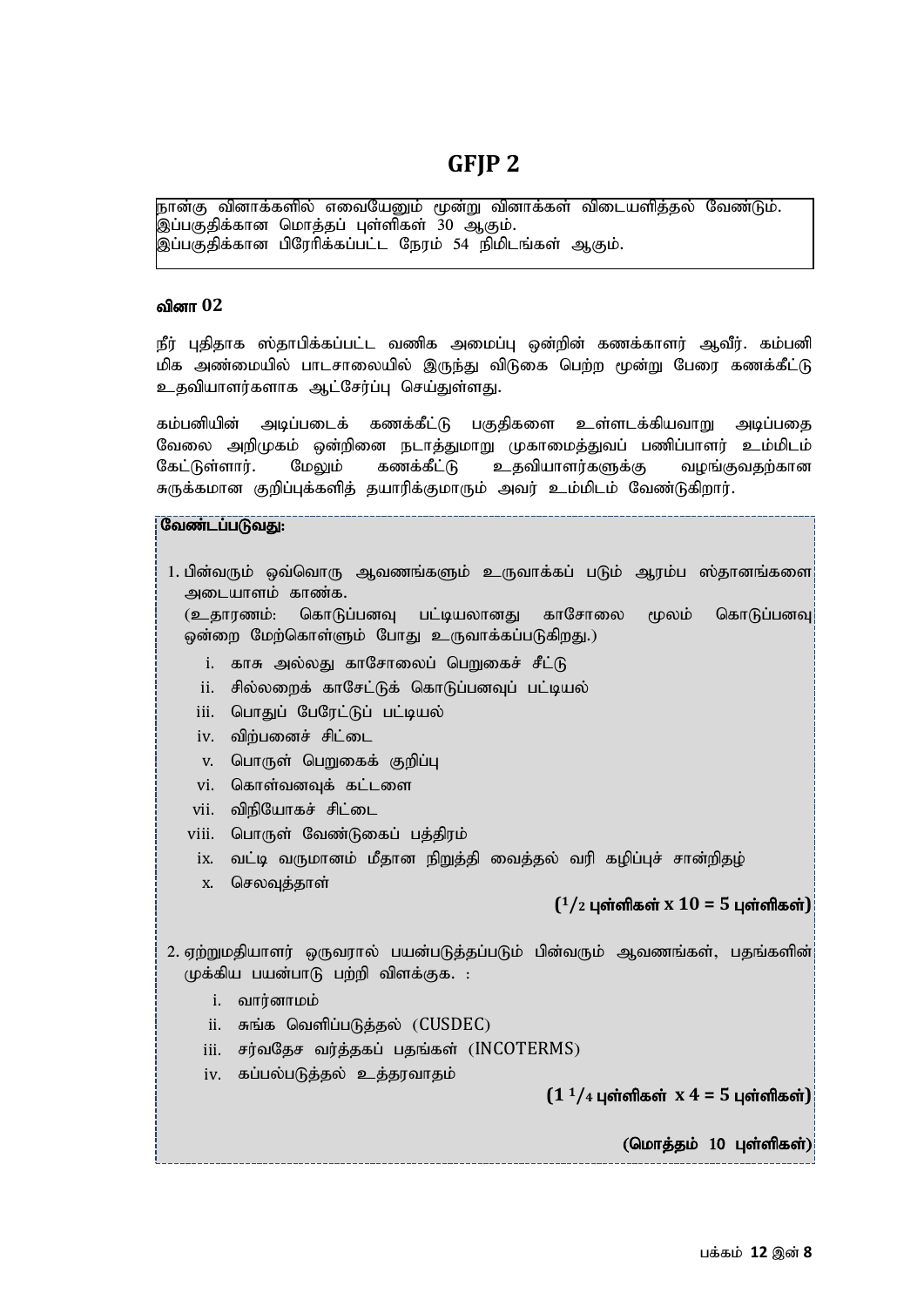#### வினா 03

நீர் தமது சொந்த விற்பனையகங்களின் ஊடாக சிறு விளையாட்டுப் பொருட்களை விற்பனை செய்யும் நட்டப் பொறுப்பு வரையறுக்கப்பட்ட கம்பனியான Toyland நிறுவனக்கின் கணக்காளர் என்க.

கம்பனியானது அதன் உரிமையாள திரு. குமார மற்றும் இரு உதவியாளர்களினால் முகாமை செய்யப்படுகிறது. திரு. குமார முக்கிய ஊடுசெயல்களான கூலிகள் மற்றும் பாரிய கொடுப்பனவுகள் முதலானவற்றுக்கு அதிகாரமளிப்பார். ஒரு உதவியாளர் சென்மதிப் பேரேட்டையும் இருப்பையும் மற்றும் வழங்குனர்களையும் பராமரிக்கிறார். மற்றைய உதவியாளர் பட்டியலிடல், சேகரித்தல் மற்றும் வாங்கியிலிடல் முதலானவற்றைக் கவனிக்கிறார். ஏனைய பொறுப்புக்கள் காரணமாக திரு. குமார வாரத்துக்கு ஒரு தடவை மாத்திரமே அலுவலகத்துக்கு வருகை தருகிறார்.

அனைக்கு விற்பனைகளும் காசு அடிப்படையில் மேற்கொள்ளப்பட்டன. மேலும் கணக்காய்வுக்காக வழங்கப் பட்ட வருடாந்த நிதிக்கூற்றுக்களில் இருந்து பின்வரும் விபரங்கள் பிரித்து எடுக்கப்பட்டன.

|                        | ரூ. '000 |
|------------------------|----------|
| புரள்வு                | 36,253   |
| மொத்த இலாபம்           | 20,761   |
| பெறுமானத் தேய்வு       | 1,120    |
| கூலிகள்                | 2,678    |
| இருப்பு                | 7,334    |
| வங்கியில் உள்ள<br>காசு | 5,542    |

நீர் Toyland நிறுவனத்தின் கணக்காய்வினைய்த் திட்டமிடும் போது கணக்காய்வுச் சான்றுகளைப் பெறுவதற்காகப் பின்வரும் செயன்முறைகளை பயன்படுத்துவதாக (முடிவெடுக்கிறீர்.

- i. விசாரணை
- ii. பரிசோதனை
- iii. அவதானம்
- iv. மீள் கணிப்பிடல்
- v. ஆய்வுச் செயன்முறைகள்

|    | வேண்டப்படுவது:                                                                                                                                                                                                                                                                                                                                                                                                                                                                         |
|----|----------------------------------------------------------------------------------------------------------------------------------------------------------------------------------------------------------------------------------------------------------------------------------------------------------------------------------------------------------------------------------------------------------------------------------------------------------------------------------------|
| 1. | பெறுவதில்<br>செயற்பாடுகளினதும்!<br>ஒவ்வொரு<br>கணக்காய்வுச்<br>சான்றுகளைப்<br>பயன்பாட்டினை விளக்குக.                                                                                                                                                                                                                                                                                                                                                                                    |
|    | $(5 \quad 1)$ ள்ளிகள்)                                                                                                                                                                                                                                                                                                                                                                                                                                                                 |
| 2. | Toyland நிறுவனத்தின் கணக்காய்வில் இந்த ஒவ்வொரு செயன்முறைக்குமான!<br>உதாரணங்கள் ஒன்று தருக                                                                                                                                                                                                                                                                                                                                                                                              |
|    | $(5 \text{ L} \cdot \text{L} \cdot \text{L} \cdot \text{L} \cdot \text{L} \cdot \text{L} \cdot \text{L} \cdot \text{L} \cdot \text{L} \cdot \text{L} \cdot \text{L} \cdot \text{L} \cdot \text{L} \cdot \text{L} \cdot \text{L} \cdot \text{L} \cdot \text{L} \cdot \text{L} \cdot \text{L} \cdot \text{L} \cdot \text{L} \cdot \text{L} \cdot \text{L} \cdot \text{L} \cdot \text{L} \cdot \text{L} \cdot \text{L} \cdot \text{L} \cdot \text{L} \cdot \text{L} \cdot \text{L} \cdot$ |
|    | (மொத்தம் 10 புள்ளிகள்)                                                                                                                                                                                                                                                                                                                                                                                                                                                                 |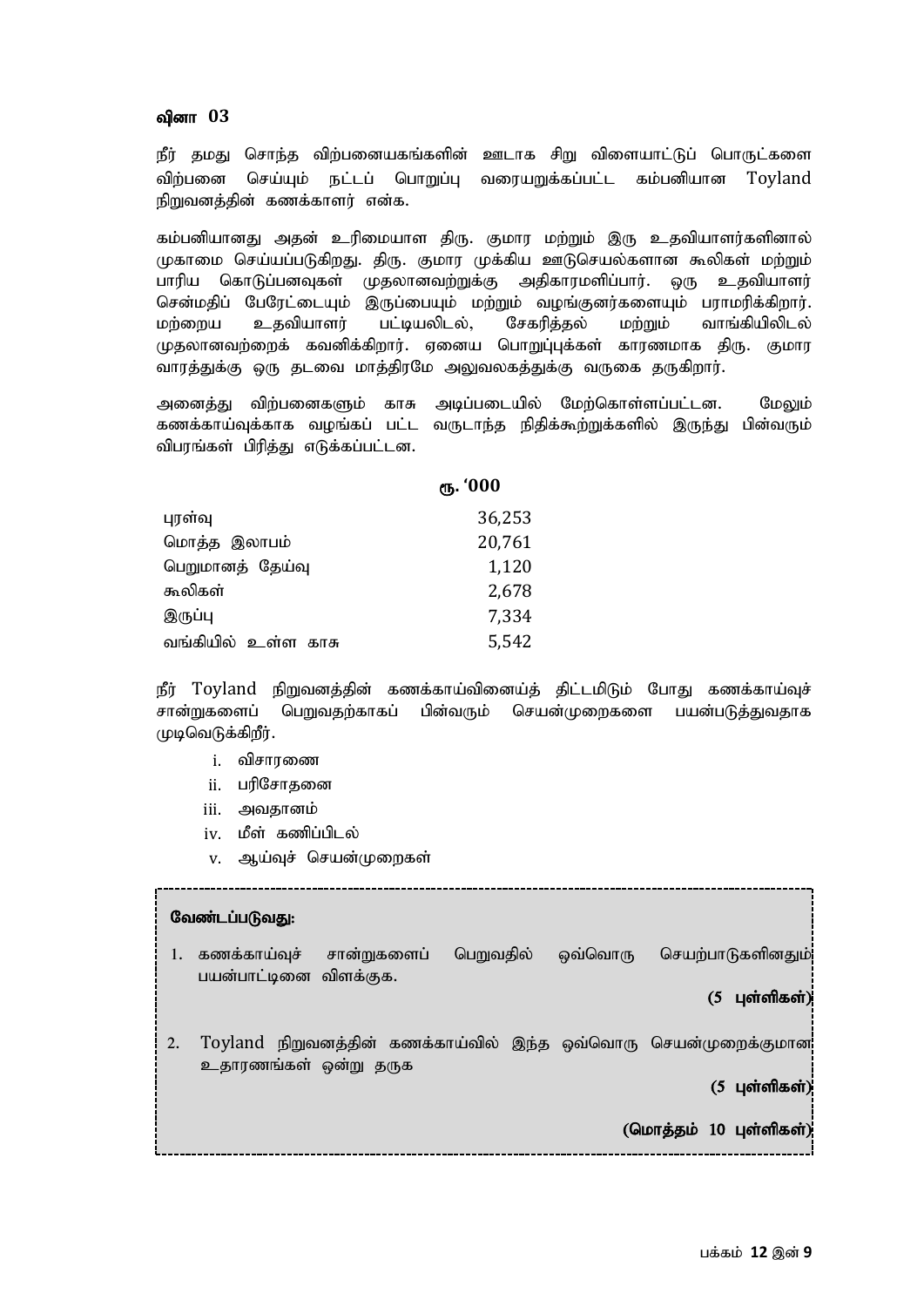#### வினா  $04$

சமனகு கொமில் கொள்வோர் பகிய கொமிற்சாலைக் கட்டடம் ஒன்றை அமைப்பதற்கான கட்டுமான ஒப்பந்தததுக்கான கேள்வி மனுக்கோரல் ஒன்றை மேற்கொண்டுள்ளது. மனுக்களை சமர்ப்பிப்பதற்கான இறுதித் திகதி மார்கழி மாதம் 1ம் திகதி மாலை 5.00 மணி வரை ஆகும். கேள்வி மனுத் திணைக்களத்தின் உறுப்பினர்கள் இல்லாத காரணத்தால் கேள்விகளைத் திறக்கும் நேரம் மார்கழி மாதம் 2ம் திகதி காலை 9.00 மணிக்குப் பிற்போடப்பட்டது. சமர்ப்பிக்கப்பட்ட அனைத்து விலைமனுக்களும் 1ம் திகதி மாலை 5.00 மணிக்கு ஒரு பெட்டியில் இடப் பட்டு சமனது பாதுகாப்பில் வைக்கப்பட்டது. 2ம் திகதி காலை 8.00 மணியளவில் சமனுடைய சகோதரன் சமனுக்கு அழைப்பு ஒன்றை மேற்கொண்டு தெளிவான கவனமின்மையால் கனகு கொமில் கொள்வோர் நிறுவனம் கமகு விலைமனுவை உரிய திகதியில் சமர்ப்பிக்க முடியவில்லை எனக்கூறினார். மேலும் அவர் விலைமனுக்களைக் கிறக்க முன்னர் எவ்வாறாவது கமது விலைமனுவையும் அந்தப் பெட்டியினுள் சேர்த்துக் கொள்ளுமாறு சமனிடம் கேட்டுக்கொள்கிறார்.

|    | வேண்டப்படுவது:                                                                                                                                                |                                                                                                                                                                                                                                                                                                                                                                                                                                                                                        |
|----|---------------------------------------------------------------------------------------------------------------------------------------------------------------|----------------------------------------------------------------------------------------------------------------------------------------------------------------------------------------------------------------------------------------------------------------------------------------------------------------------------------------------------------------------------------------------------------------------------------------------------------------------------------------|
| 1. | மேற்சொன்ன சம்பவத்தை நெறிமுறைகள் மற்றும் பெறுமதிகளுடன் ஆராய்க.                                                                                                 | $(5 \text{ L} \cdot \text{L} \cdot \text{L} \cdot \text{L} \cdot \text{L} \cdot \text{L} \cdot \text{L} \cdot \text{L} \cdot \text{L} \cdot \text{L} \cdot \text{L} \cdot \text{L} \cdot \text{L} \cdot \text{L} \cdot \text{L} \cdot \text{L} \cdot \text{L} \cdot \text{L} \cdot \text{L} \cdot \text{L} \cdot \text{L} \cdot \text{L} \cdot \text{L} \cdot \text{L} \cdot \text{L} \cdot \text{L} \cdot \text{L} \cdot \text{L} \cdot \text{L} \cdot \text{L} \cdot \text{L} \cdot$ |
| 2. | ் மற்றும் பெறுமதிகளுடன் இணங்கி பின்வரும் விடயங்களை <br>நெறிமுறைகள்<br>ஆராய்க<br>1. நாணயத் தன்மை<br>ii.நம்பகத் தன்மமை / இரகசியத் தன்மை<br>iii. சுயாதீனத் தன்மை |                                                                                                                                                                                                                                                                                                                                                                                                                                                                                        |
|    |                                                                                                                                                               | $(5 \text{ L} \text{or} \text{m} \text{m} \text{cm})$                                                                                                                                                                                                                                                                                                                                                                                                                                  |
|    |                                                                                                                                                               | (மொத்தம் 10 புள்ளிகள்)                                                                                                                                                                                                                                                                                                                                                                                                                                                                 |

#### வினா 05

அனுபமா பிடைவை வரையறுத்த தனியார் நிறுவனத்தின் சம்பளப் பதிவேட்டு முறைமைகளுக்குப் பொறுப்பான கணக்கீட்டு அதிகாரியாக நீர் சேர்த்துக் கொள்ளப் பட்டிருக்கிறீர். இந்நிறுவனத் தொழிற்சாலையில் ஏறத்தாழ 500 தொழிலாளர்கள் பணியாற்றுகின்றனர். தொழிற்சாலை வேலையாளர்களது கூலியானது எட்டு மணித்தியால வேலை நாள் அடிப்படையில் மனித்தியாலக் கூலியாகக் கணிப்பிடப் படுகிறது. சுனிமல் சம்பளப் பதிவேட்டு வேலைகளுக்குப் பொறுப்பான சம்பளப் பதிவேட்டு உதவியாளர் ஆவார். கூலி நிர்ணய சபைச் சட்டம் மற்றும் கடைகள் காரியாலயச் சட்டம் என்பன வேலை நேரம் மற்றும் ஊழியர் நெறிப்படுத்தல் கொடர்பில் உரிய சட்டங்கள் ஆகும்.

ஒவ்வொரு புதிய ஊழியர்களும் அவர்களது வருகைப் பதிவுகள் பதியப் படுவதற்காக கனியான சட்டகக்குறிகள் வமங்கப் பட்டுள்ளகோடு வருகைப் பகிவானது கொடுப்பனவு நேர மென்பொருள் பிரயோக முறைமை மூலம் சேகரிக்கப் படுகிறது. வருகைப் பதிவேட்டு முறைமையானது வருகையின்மை அறிக்கை, மேலதிக வேலை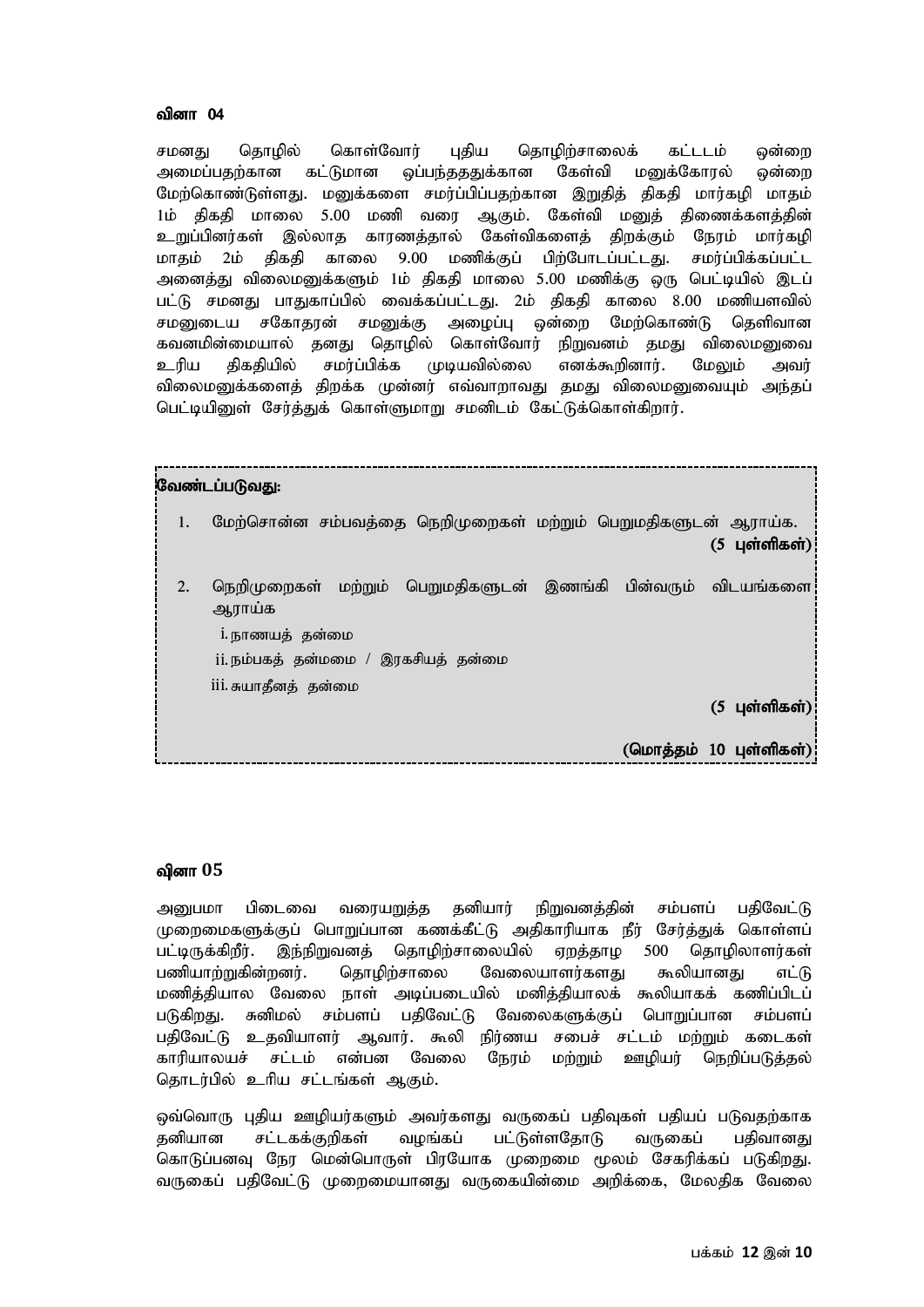நேர அறிக்கை மற்றும் பெறுமதியற்ற SWIP அட்டை அறிக்கை முதலானவற்றை உருவாக்குகிறது. சுனிமல் பெறுமததியற்ற SWIP அட்டைகளை உரிய ஊழியர்களுக்கு அறிவித்து அப்புறப்படுத்துகிறார்.

சம்பளப் பதிவானது வரவுப் பதிவு தரவேற்றப் பட்டு நிறுவனத்தினுள்ளே உருவாக்கப் பட்ட Paymaster ஏன்னும் மென்பொருள் மூலம் கணிப்பிடப்படுகிறது. சம்பளப் பதிவேடு உருவாக்கப்பட்டதும், வங்கிக் கோவையானது தன்னியக்கமாக உருவாக்கப் படும். சுனிமல் அந்த வங்கிக் கோவைகளை வங்கிக்கு அனுப்பியதும், ஊமியர்களது தனிப்பட்ட வங்கிக் கணக்குகள் தேறிய கொடுப்பனவுத் தொகையினால் செலவு வைக்கப்படும். திரு. ஜகத், மனித வள முகாமையாளர் மற்றும் சுனிமல் இருவரிடமும் மாக்கிரமே வரவப்பகிவமுறைமை, சம்பள பிரகான கோவைக் காவ மற்றும் முறைமையில் உள்ள சம்பளப் பதிவேட்டுக் கணிப்பீட்டு நிகழ்ச்சி ஆகியவற்றுக்கு முழுமையான அணுகை காணப்படுகிறது.

அண்மையில் உள்ளகக் கணக்காய்வுத் திணைக்களத்தால் நடாத்தப்பட்டதொரு கணக்காய்வு சம்பளப் பகிவேட்டில் இடம்பெற்ற பின்வரும் மோசடிகளைக் கண்டறிந்துள்ளது.

- <sub>i.</sub> விலகிய ஊழியர்களுக்கு சம்பளம் கணிக்கப்பட்டுள்ளத்தோடு அவர்களுக்கான கொடுப்பனவு முறை வங்கியிலிருந்து காசாக மாற்றப்பட்டுள்ளது.
- <sub>ii</sub> விலகிய ஊழியர்களுக்குக் கணிக்கப்பட்ட சம்பளம் கோரப்படாத சம்பளப் பட்டியலில் உள்ளடக்கப்பட்டுள்ளது. கோாப்படாக சம்பளங்களின் பெரும்பகுதி பின்வந்த காலங்களில் சரியான ஊமியர்களது கையொப்பங்களை மோசடி செய்வதன் மூலம் பிழையாகக் கையாளப்பட்டுள்ளது.
- <sub>iii.</sub> சில ஊழியர்களுக்கு வழமைக்கு மாறான மேலதிக வேலை நேரக் கொடுப்பனவு வழங்கப்பட்டுள்ளது. நாளுக்கு 24 மணித்தியாலங்கள் மேலதிக வேலை நேரக்கொடுப்பனவு மேற்கொள்ளப்பட்ட ஊழியர்களும் உள்ளனர்.

#### வேண்டப்படுவது:

- 1. மேற்சொல்லப்பட்ட மோசடி நடவடிக்கைகளுக்கு துணைபோயிருக்கக் கூடிய வரவுப் பதிவேட்டு முறைமை, சம்பளக் கணிப்பீட்டு முறைமை மற்றும் சம்பளக் கொடுப்பனவு முறைமை என்பவற்றில் காணப்பட்டிருக்கக் கூடிய குறைபாடுகளை விளக்குக.
	- $(5 \;$ பள்ளிகள் $)$
- 2. மேலே அடையாளம் காணப்பட்ட குறைபாடுகள் ஒவ்வொன்றையும் தீர்ப்பதற்கான கட்டுப்பாடுகள் ஒன்றைக் குறிப்பிடுக.

 $(5 \text{ L} \text{or} \text{m} \text{m} \text{or} \text{m})$ 

J.

 $($ மொத்தம்  $10$  புள்ளிகள் $)$